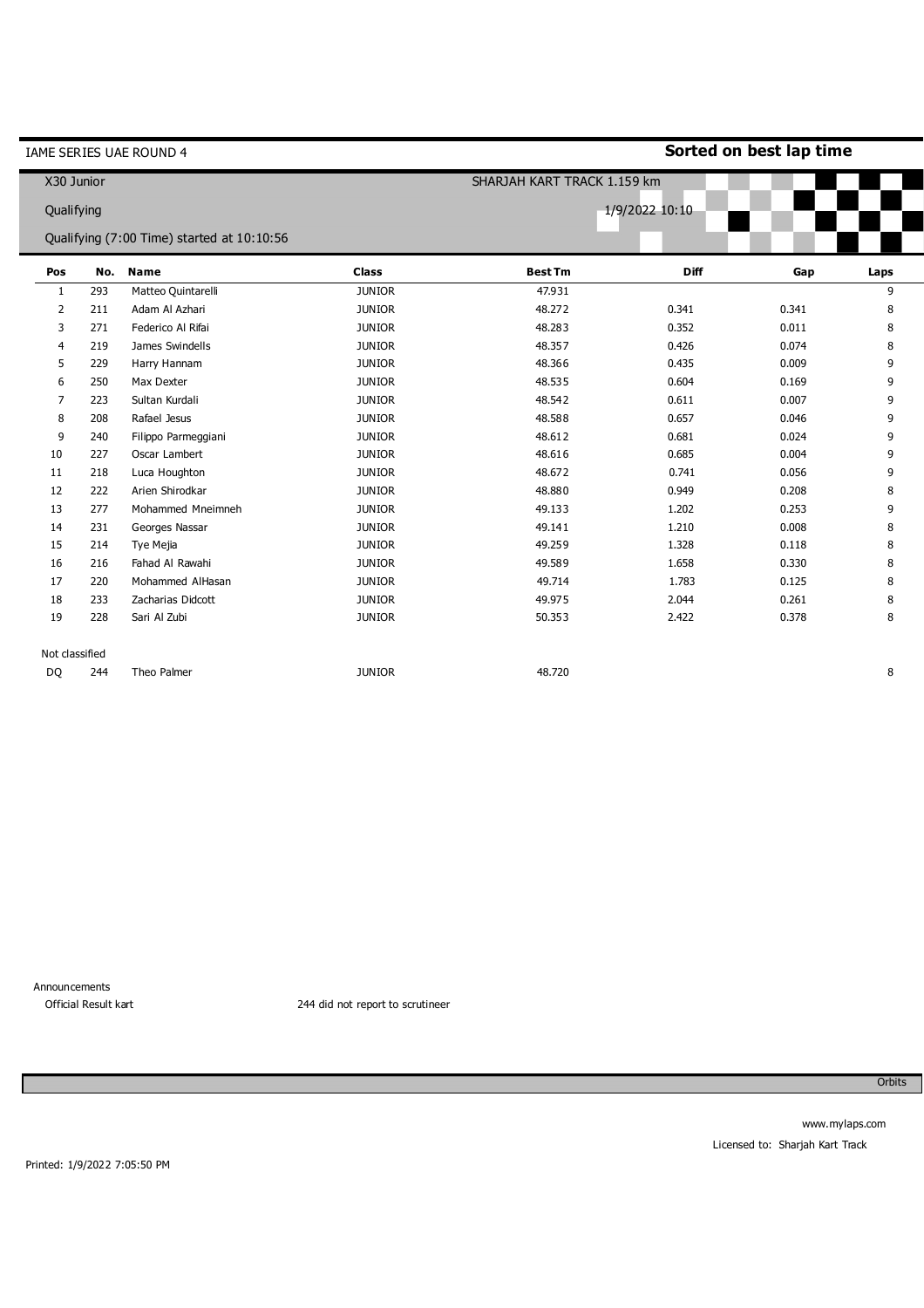|              |     | IAME SERIES UAE ROUND 4            |                             |      |                |                | <b>Sorted on Laps</b> |
|--------------|-----|------------------------------------|-----------------------------|------|----------------|----------------|-----------------------|
| X30 Junior   |     |                                    | SHARJAH KART TRACK 1.159 km |      |                |                |                       |
| Heat         |     |                                    |                             |      |                | 1/9/2022 11:15 |                       |
|              |     | Race (12 Laps) started at 11:20:20 |                             |      |                |                |                       |
| Pos          | No. | <b>Name</b>                        | <b>Class</b>                | Laps | <b>Best Tm</b> | Diff           | <b>Total Tm</b>       |
| $\mathbf{1}$ | 293 | Matteo Quintarelli                 | <b>JUNIOR</b>               | 12   | 48.032         |                | 9:41.826              |
| 2            | 211 | Adam Al Azhari                     | <b>JUNIOR</b>               | 12   | 48.209         | 7.015          | 9:48.841              |
| 3            | 218 | Luca Houghton                      | <b>JUNIOR</b>               | 12   | 47.897         | 7.529          | 9:49.355              |
| 4            | 271 | Federico Al Rifai                  | <b>JUNIOR</b>               | 12   | 47.907         | 8.232          | 9:50.058              |
| 5            | 223 | Sultan Kurdali                     | <b>JUNIOR</b>               | 12   | 48.222         | 11.736         | 9:53.562              |
| 6            | 250 | Max Dexter                         | <b>JUNIOR</b>               | 12   | 48.460         | 11.780         | 9:53.606              |
| 7            | 229 | Harry Hannam                       | <b>JUNIOR</b>               | 12   | 47.922         | 11.966         | 9:53.792              |
| 8            | 219 | James Swindells                    | <b>JUNIOR</b>               | 12   | 47.984         | 12.498         | 9:54.324              |
| 9            | 240 | Filippo Parmeggiani                | <b>JUNIOR</b>               | 12   | 47.960         | 12.627         | 9:54.453              |
| 10           | 227 | Oscar Lambert                      | <b>JUNIOR</b>               | 12   | 48.130         | 13.193         | 9:55.019              |
| 11           | 208 | Rafael Jesus                       | <b>JUNIOR</b>               | 12   | 48.447         | 13.218         | 9:55.044              |
| 12           | 231 | Georges Nassar                     | <b>JUNIOR</b>               | 12   | 48.444         | 13.588         | 9:55.414              |
| 13           | 277 | Mohammed Mneimneh                  | <b>JUNIOR</b>               | 12   | 48.789         | 16.199         | 9:58.025              |
| 14           | 244 | Theo Palmer                        | <b>JUNIOR</b>               | 12   | 48.402         | 17.170         | 9:58.996              |
| 15           | 214 | Tye Mejia                          | <b>JUNIOR</b>               | 12   | 48.735         | 18.607         | 10:00.433             |
| 16           | 216 | Fahad Al Rawahi                    | <b>JUNIOR</b>               | 12   | 48.618         | 18.734         | 10:00.560             |
| 17           | 222 | Arien Shirodkar                    | <b>JUNIOR</b>               | 12   | 48.675         | 21.861         | 10:03.687             |
| 18           | 228 | Sari Al Zubi                       | <b>JUNIOR</b>               | 12   | 49.759         | 35.877         | 10:17.703             |
| 19           | 220 | Mohammed Alhasan                   | <b>JUNIOR</b>               | 12   | 49.453         | 40.489         | 10:22.315             |
| 20           | 233 | Zacharias Didcott                  | <b>JUNIOR</b>               | 12   | 49.538         | 40.956         | 10:22.782             |

Provisional result

| <b>Margin of Victory</b> | Avg. Speed | <b>Best Lap Tm</b> | <b>Best Speed</b> | Best Lap by         |
|--------------------------|------------|--------------------|-------------------|---------------------|
| 7.015                    | 86.055     | 47.897             | 87.112            | 218 - Luca Houghton |
|                          |            |                    |                   | Orbits              |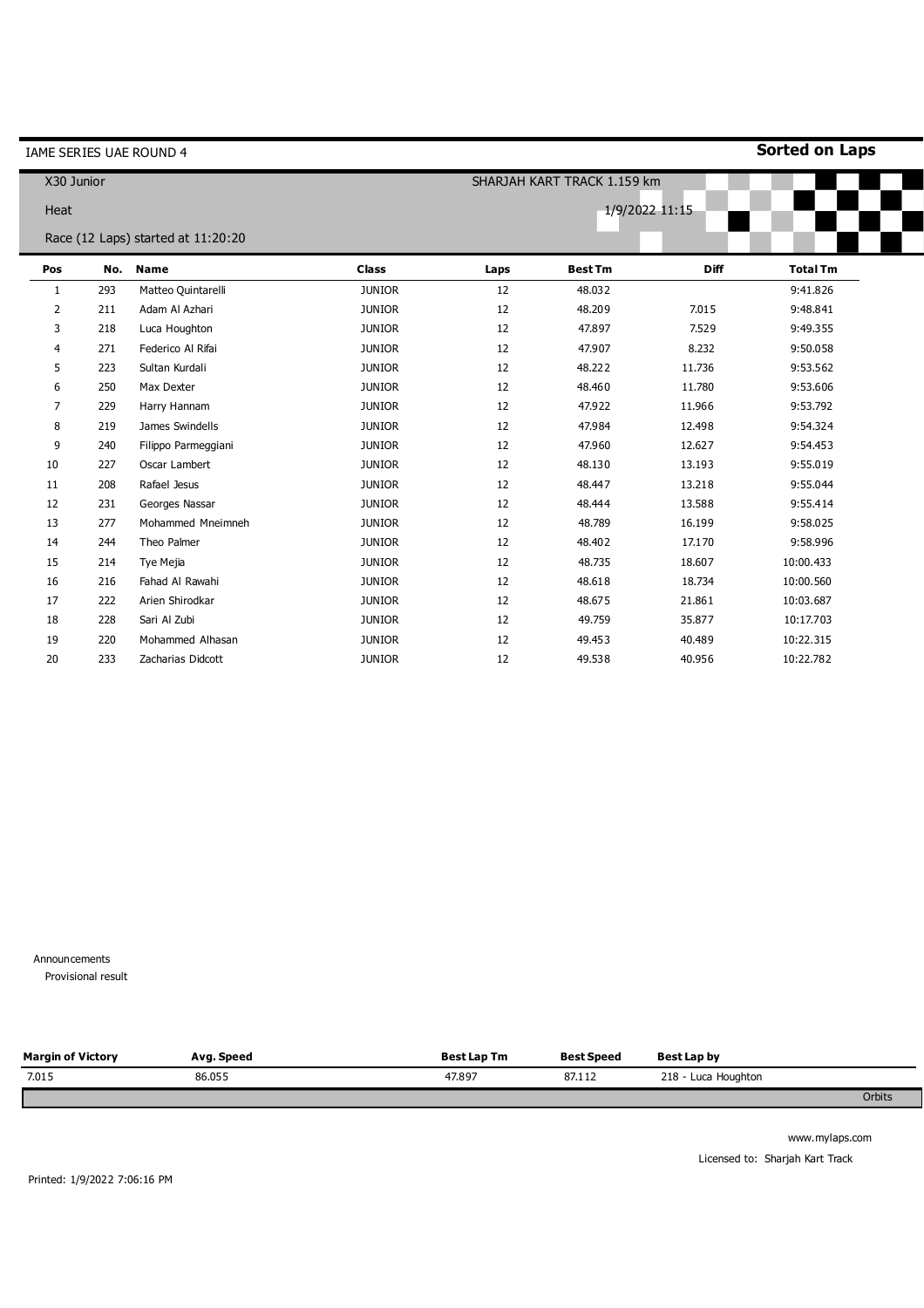| IAME SERIES UAE ROUND 4 |     |                                    |               |      |                             | <b>Sorted on Laps</b> |                 |
|-------------------------|-----|------------------------------------|---------------|------|-----------------------------|-----------------------|-----------------|
| X30 Junior              |     |                                    |               |      | SHARJAH KART TRACK 1.159 km |                       |                 |
| Pre-Final               |     |                                    |               |      |                             | 1/9/2022 13:40        |                 |
|                         |     | Race (14 Laps) started at 13:43:38 |               |      |                             |                       |                 |
| Pos                     | No. | <b>Name</b>                        | <b>Class</b>  | Laps | <b>Best Tm</b>              | <b>Diff</b>           | <b>Total Tm</b> |
| 1                       | 293 | Matteo Quintarelli                 | <b>JUNIOR</b> | 14   | 48.048                      |                       | 11:18.021       |
| $\overline{2}$          | 271 | Federico Al Rifai                  | <b>JUNIOR</b> | 14   | 48.358                      | 5.559                 | 11:23.580       |
| 3                       | 218 | Luca Houghton                      | <b>JUNIOR</b> | 14   | 48.231                      | 5.901                 | 11:23.922       |
| 4                       | 229 | Harry Hannam                       | <b>JUNIOR</b> | 14   | 48.195                      | 6.325                 | 11:24.346       |
| 5                       | 211 | Adam Al Azhari                     | <b>JUNIOR</b> | 14   | 48.214                      | 9.640                 | 11:27.661       |
| 6                       | 240 | Filippo Parmeggiani                | <b>JUNIOR</b> | 14   | 48.101                      | 10.934                | 11:28.955       |
| 7                       | 219 | James Swindells                    | <b>JUNIOR</b> | 14   | 48.192                      | 11.379                | 11:29.400       |
| 8                       | 227 | Oscar Lambert                      | <b>JUNIOR</b> | 14   | 48.383                      | 12.156                | 11:30.177       |
| 9                       | 244 | Theo Palmer                        | <b>JUNIOR</b> | 14   | 48.236                      | 13.110                | 11:31.131       |
| 10                      | 231 | Georges Nassar                     | <b>JUNIOR</b> | 14   | 48.829                      | 15.461                | 11:33.482       |
| 11                      | 222 | Arien Shirodkar                    | <b>JUNIOR</b> | 14   | 48.798                      | 15.527                | 11:33.548       |
| 12                      | 250 | Max Dexter                         | <b>JUNIOR</b> | 14   | 48.495                      | 17.829                | 11:35.850       |
| 13                      | 277 | Mohammed Mneimneh                  | <b>JUNIOR</b> | 14   | 48.651                      | 20.688                | 11:38.709       |
| 14                      | 214 | Tye Mejia                          | <b>JUNIOR</b> | 14   | 49.121                      | 22.324                | 11:40.345       |
| 15                      | 216 | Fahad Al Rawahi                    | <b>JUNIOR</b> | 14   | 48.927                      | 23.592                | 11:41.613       |
| 16                      | 208 | Rafael Jesus                       | <b>JUNIOR</b> | 14   | 48.308                      | 27.426                | 11:45.447       |
| 17                      | 220 | Mohammed Alhasan                   | <b>JUNIOR</b> | 14   | 49.202                      | 36.020                | 11:54.041       |
| 18                      | 233 | Zacharias Didcott                  | <b>JUNIOR</b> | 14   | 49.313                      | 36.576                | 11:54.597       |
| 19                      | 228 | Sari Al Zubi                       | <b>JUNIOR</b> | 14   | 49.838                      | 37.393                | 11:55.414       |
| Not classified          |     |                                    |               |      |                             |                       |                 |
| <b>DNS</b>              | 223 | Sultan Kurdali                     | <b>JUNIOR</b> |      |                             | <b>DNS</b>            |                 |

Officiall Result

Kart#250,228,208,219,277 ( 5 seconds penalty push back front bumper) Kart#208 10 seconds penalty Tram line infrigement-4 wheels off the lanes

| <b>Margin of Victory</b> | Avg. Speed | <b>Best Lap Tm</b> | <b>Best Speed</b> | Best Lap by              |        |
|--------------------------|------------|--------------------|-------------------|--------------------------|--------|
| 5.559                    | 86.153     | 48.048             | 86.838            | 293 - Matteo Quintarelli |        |
|                          |            |                    |                   |                          | Orbits |